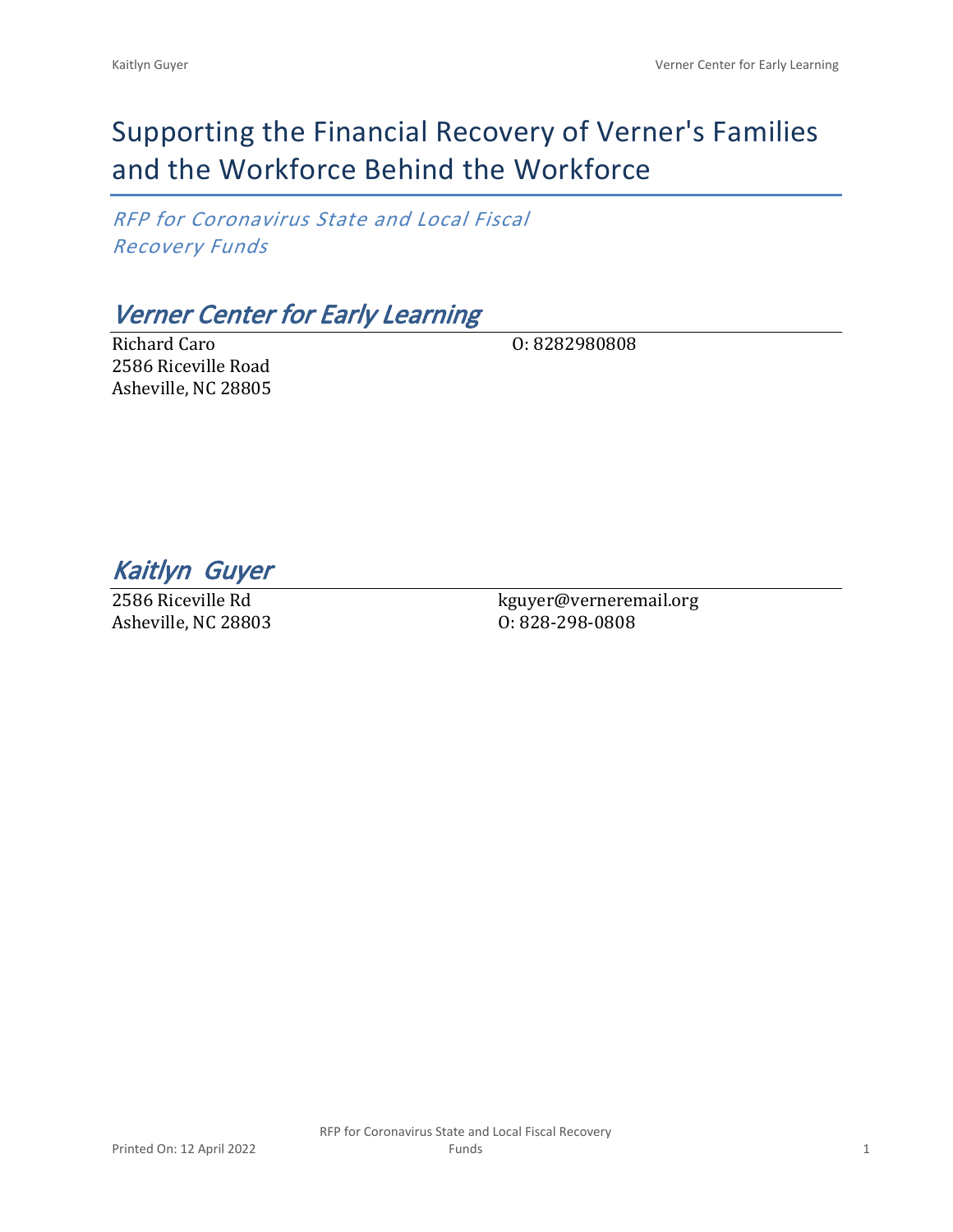# Application Form

## *Question Group*

Buncombe County requests proposals for projects to help the community recover from and respond to COVID-19 and its negative economic impacts.

Buncombe County has been awarded \$50,733,290 in Coronavirus State and Local Fiscal Recovery Funds (Recovery Funding), as part of the American Rescue Plan Act. To date, Buncombe County has awarded projects totaling \$23,093,499, leaving a balance of \$27,639,791 available to award.

Visit [http://www.buncombecounty.org/recoveryfundinghttp://www.buncombecounty.org/recoveryfundingwww.b](http://www.buncombecounty.org/recoveryfunding) [uncombecounty.org/recoveryfundinghttp://www.buncombecounty.org/recoveryfundinghttp://www.buncombeco](http://www.buncombecounty.org/recoveryfunding) [unty.org/recoveryfundinghttp://www.buncombecounty.org/recoveryfundinghttp://www.buncombecounty.org/re](http://www.buncombecounty.org/recoveryfunding) [coveryfunding](http://www.buncombecounty.org/recoveryfunding) for details.

This infusion of federal resources is intended to help turn the tide on the pandemic, address its economic fallout, and lay the foundation for a strong and equitable recovery.

Buncombe County is committed to investing these funds in projects that:

- Align to county strategic plan and community priorities
- Support equitable outcomes for most impacted populations
- Leverage and align with other governmental funding sources
- Make best use of this one-time infusion of resources
- Have a lasting impact

Proposals shall be submitted in accordance with the terms and conditions of this RFP and any addenda issued hereto.

Click [here](https://www.buncombecounty.org/common/purchasing/Buncombe%20Recovery%20Funding%20RFP%202022.pdf) for the full terms and conditions of the RFP

#### **Organization Type\***

Nonprofit

#### **Nonprofit documentation**

If nonprofit, attach IRS Determination Letter or other proof of nonprofit status.

IRS Verner name change affirmation of 501c3 status.pdf

### **Name of Project.\***

Supporting the Financial Recovery of Verner's Families and the Workforce Behind the Workforce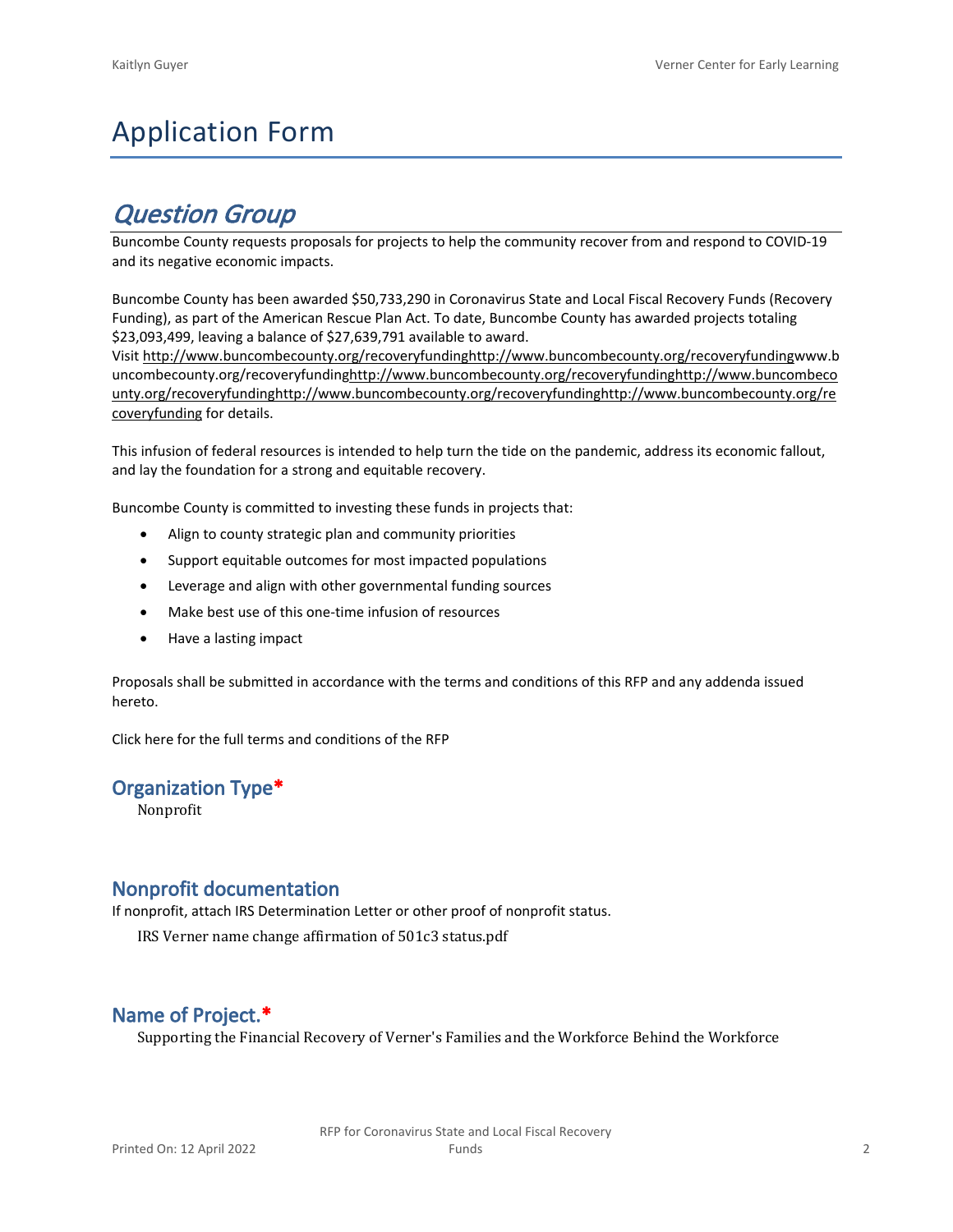#### **New/Updated Proposal\***

Is this a new project proposal or an updated version of a proposal submitted during the earlier (July 2021) Recovery Funding RFP?

New project proposal

#### **Amount of Funds Requested\***

\$465,739.82

#### **Category\***

Please select one:

- Affordable Housing
- Aging/Older Adults
- Business Support/Economic Development
- Environmental/Climate
- Homelessness
- K-12 Education
- Infrastructure and/or Broadband
- Mental Health/Substance Use
- NC Pre-K Expansion
- Workforce

Workforce

#### **Brief Project Description\***

Provide a short summary of your proposed project.

Verner requests \$465,739.82 to support workforce development and retention activities. The funds requested will allow Verner to retain qualified teachers, recruit additional qualified teachers, and support families' ability to participate in the workforce. Funds will also be used to create a new Social Emotional Development Coordinator position, to support classroom faculty, children, and families who are dealing with increased mental health challenges as a result of the ongoing pandemic. Additionally, funds will support increased salaries for Assistant Teachers, to increase recruitment and retention, and cover the salaries of additional Assistant Teachers to make sure all classrooms and educators have the staff support they need to provide high-quality care during a time of continued high stress. Funds will also cover retention bonuses for staff and faculty who have remained at Verner during this challenging time.

#### **Project Plan\***

Explain how the project will be structured and implemented, including timeframe.

RFP for Coronavirus State and Local Fiscal Recovery Funds 3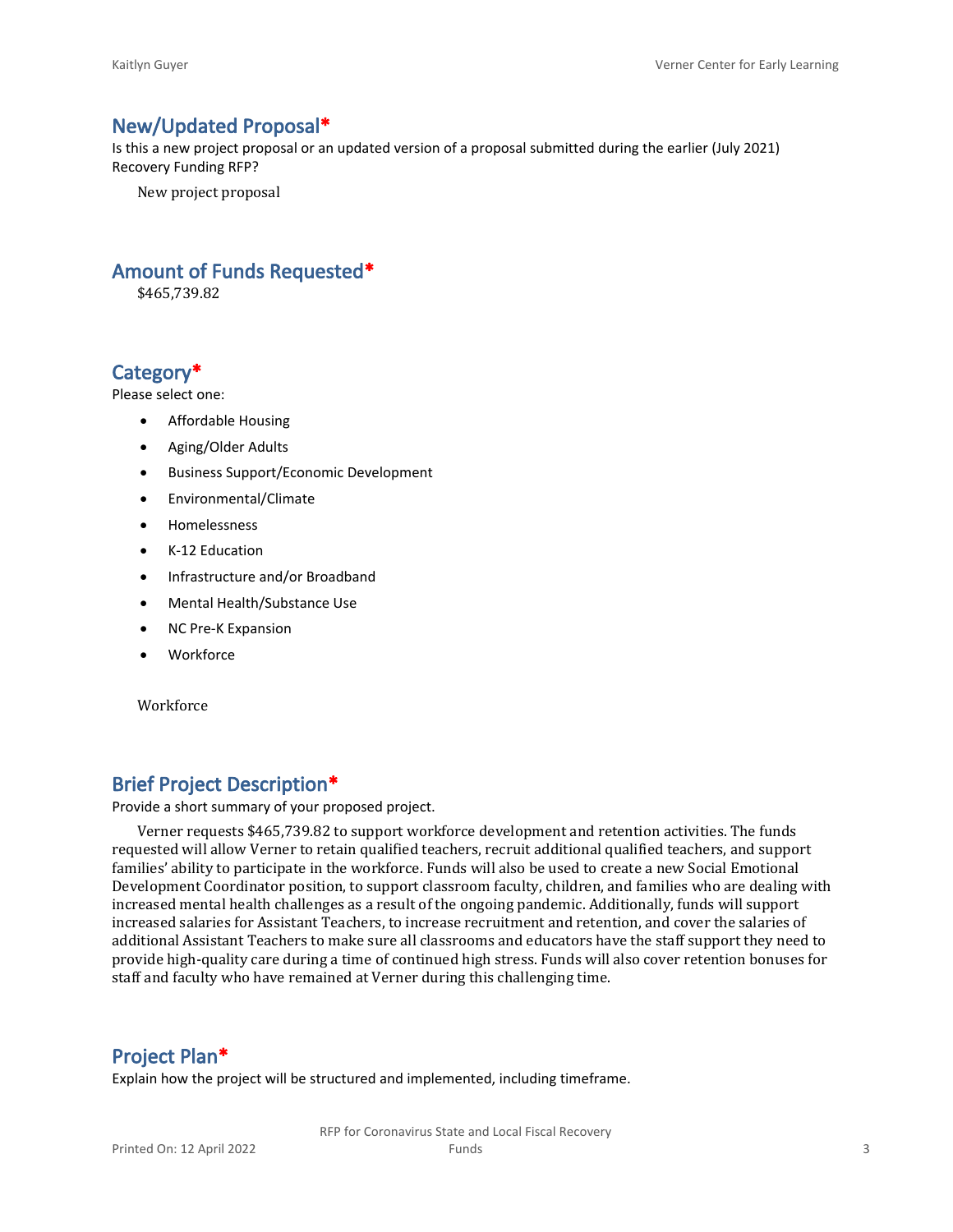During fiscal year 2022, Verner is grateful to have been the recipient of a Recovery Fund award to provide extended hours to our Early Head Start (EHS) families. A project implementation challenge is a staffing shortage that prevents us from being able to offer full-day care to all families. Only 4 out of 9 EHS classrooms have enough staff to offer additional hours. Without at least 3 teachers per classroom, we cannot offer fullday services to all families. Without funding to increase pay, we cannot recruit enough teachers to fully staff all of our classrooms. We have realized that the Support Teacher role, with a base pay of \$13.15 per hour, is no longer attracting any candidates. In response to this challenge, as soon as funding is awarded Verner will eliminate the Support Teacher role and replace it with additional Assistant Teachers, with a base pay of \$14.16 per hour. We do not have the ability in our operating budget to make such a pay rate increase. In addition to allowing us to hire Assistant Teachers in place of Support Teachers at a more attractive compensation rate, funds will support the salaries of up to 21 additional Assistant Teachers required to continue to provide high-quality early care and education. Verner's operating budget cannot support the number of faculty salaries needed to staff all of our classrooms for the full day. (Revenue from EHS and NC Pre-K is for services provided for only 6 and 6.5 hours per day, respectively – and the families benefiting from these programs are the furthest from opportunity and disproportionately impacted by the pandemic.) Because we know that full-day care is critical for families to be able to return to work, child and curriculum development staff who would normally work with classroom teachers to manage challenging behaviors, provide mental health and development services, and design curriculum are having to primarily serve as teachers in classrooms. Therefore, our educators do not have the support they need, and their mental health is significantly impacted. We will also implement a retention bonus plan to support staff and faculty members who have remained at Verner throughout the pandemic, or who were hired during it. Details of the bonus plan are in the attached budget. Finally, we will add a new Social Emotional Development Coordinator position to support children, families, and teachers all of whom are experiencing a significant increase in mental health needs. Specific to children in Early Head Start classrooms, we are seeing an increase in need for children that have spent most or all of their lives in the context of the pandemic. The addition of this position is critical for us to be able to continue to provide high-quality early learning environments in which all children are safe and can thrive. It will also contribute to the recruitment and retention of qualified teachers as they feel more supported and have the necessary resources to meet the needs of all of their students.

#### **Statement of Need\***

Describe the need that this project will address. Include data to demonstrate the need, and cite the source of the data.

There has long been a disconnect between what child care programs spend to provide quality care in a labor-intensive sector and what families of young children can afford to pay for those services. The pandemic has brought attention to the importance of a robust child care system and the market failure under which the system operates. As stated in the Increase Early Education Teacher Compensation Now fact sheet from the NC Early Education Coalition, published on March 31, 2021, "Parents can't afford to pay more. Child care programs can't afford to pay their teachers more. Early education teachers can't afford to stay for such low wages."

Early educators have been considered essential frontline workers throughout the pandemic, yet they are drastically underpaid. According to a 2021 report by the Center for the Study of Child Care Employment at the University of California, Berkeley, the poverty rate among early educators in NC is 17.6%, compared to 2.4% for K-8 educators. In Buncombe County, the living wage rate in 2022 is \$17.70 per hour. The most recent data available shows that, in 2019, the average child care teacher's pay rate was \$13.37 per hour. At Verner, our lowest teacher wage is \$13.15 and on average teachers make \$16.60. We cannot pay a living wage to all of our staff and faculty without additional investment.

According to a March 1, 2022 report produced by the Economics Group of Wells Fargo Bank, NA, employment in the child care services sector is still 12.4% below its pre-pandemic level, compared to a 1.9% deficit in overall employment. Data from the NC Division of Child Development and Early Education (DCDEE) shows that there were 1,025 employees working in 114 licensed child care centers and homes in Buncombe

RFP for Coronavirus State and Local Fiscal Recovery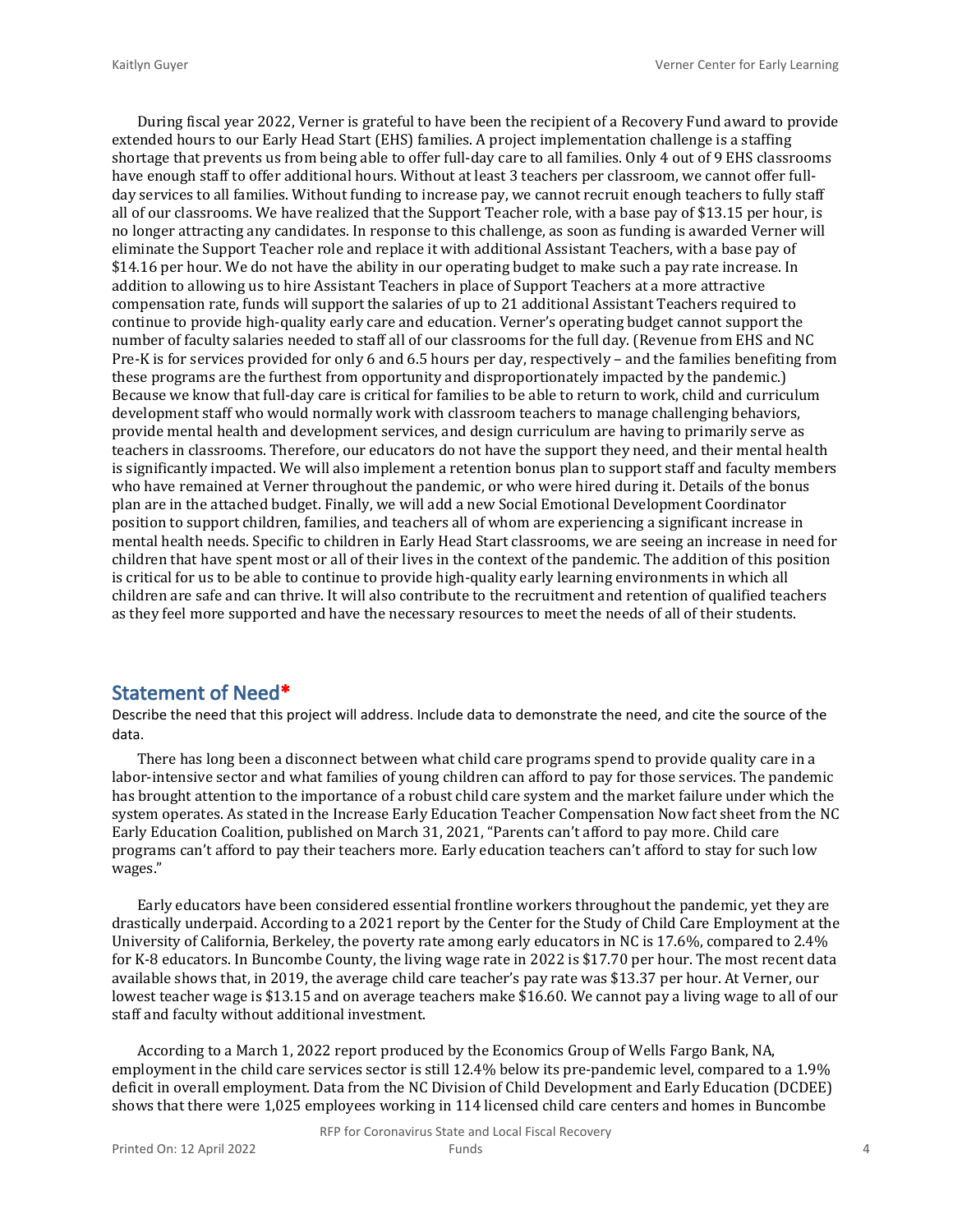County in September of 2019. In September of 2021, the number of employees had decreased to 862, with the number of facilities remaining the same. Clearly, these numbers are not sustainable to operate an early learning program of any quality.

#### **Link to COVID-19\***

Identify a health or economic harm resulting from or exacerbated by the public health emergency, describe the nature and extent of that harm, and explain how the use of this funding would address such harm.

The ongoing public health emergency has impacted Verner's children, families, and staff and faculty in many ways. Everyone's mental and physical health continues to be impacted by the constant state of uncertainty, ongoing trauma, current and/or past COVID-19 illness, disruptions to routines, and anxiety. Verner's staff and faculty are also continually stretched thin due to the ongoing staffing crisis impacting most, if not all, employers. Teachers are exhausted and stressed, and many are leaving the field altogether. At least three of Verner's educators have experienced homelessness in the last six months as the cost of living in Buncombe County continues to rise, at least in part due to the economic conditions caused by the pandemic.

Our community is faced with a confluence of pandemic-related challenges resulting in an increased need for high-quality early childhood education services, including social and emotional, behavioral, and mental health services delivered within the center and home-visitation model that Verner provides. Verner is seeing a decreasing number of qualified individuals in our community to support these urgent child development and family well-being needs.

Now more than ever, it is critical that we focus on relational health. According to the American Academy of Pediatrics, "Relational health refers to the ability to develop and sustain safe, stable, and nurturing relationships with emotionally available, engaged and attuned adults. The adults provide children and adolescents with the positive experiences that buffer adversity and build the foundational social and emotional skills needed to be resilient in the face of adversity." Our overworked and underpaid early childhood educators are finding it more difficult to be "emotionally available, engaged, and attuned" for the children in their care. We must address our workforce challenges in order to give these professionals the support they need to effectively deliver high-quality care.

#### **Population Served\***

Define the population to be served by this project, including volume and demographic characteristics of those served.

The population served by this project will include Verner's faculty and staff, as well as our enrolled families. Verner currently employs 82 individuals, a number that will grow to more than 100 once our new Verner Central center is fully operational. Of the 145 children currently enrolled in center-based care at Verner, 12% identify as Black or African American, 63% identify as white, and 25% identify as something else or more than one race. Of our currently enrolled families, 11% identify as Hispanic and 8% list their primary language as Spanish. We anticipate that the demographic composition of our enrolled children and families will shift and become even more diverse as we move into the Emma community and enroll more centerbased students who reside within the Asheville city limits.

Recently, we have seen increases in mental health challenges and substance use disorder among our enrolled families, many of whom come from overburdened and under-resourced communities that are disproportionately impacted by the pandemic. Regardless of the socioeconomic status of families, the dearth of early education slots is impacting a large swath of the workforce leaving low-wealth families with few options for child care. Verner teachers are the "workforce behind the workforce," offering high-quality early education to Buncombe County residents. Eighty percent of the families Verner serves face significant economic and other barriers. Unfortunately, like many organizations the ramifications of the pandemic has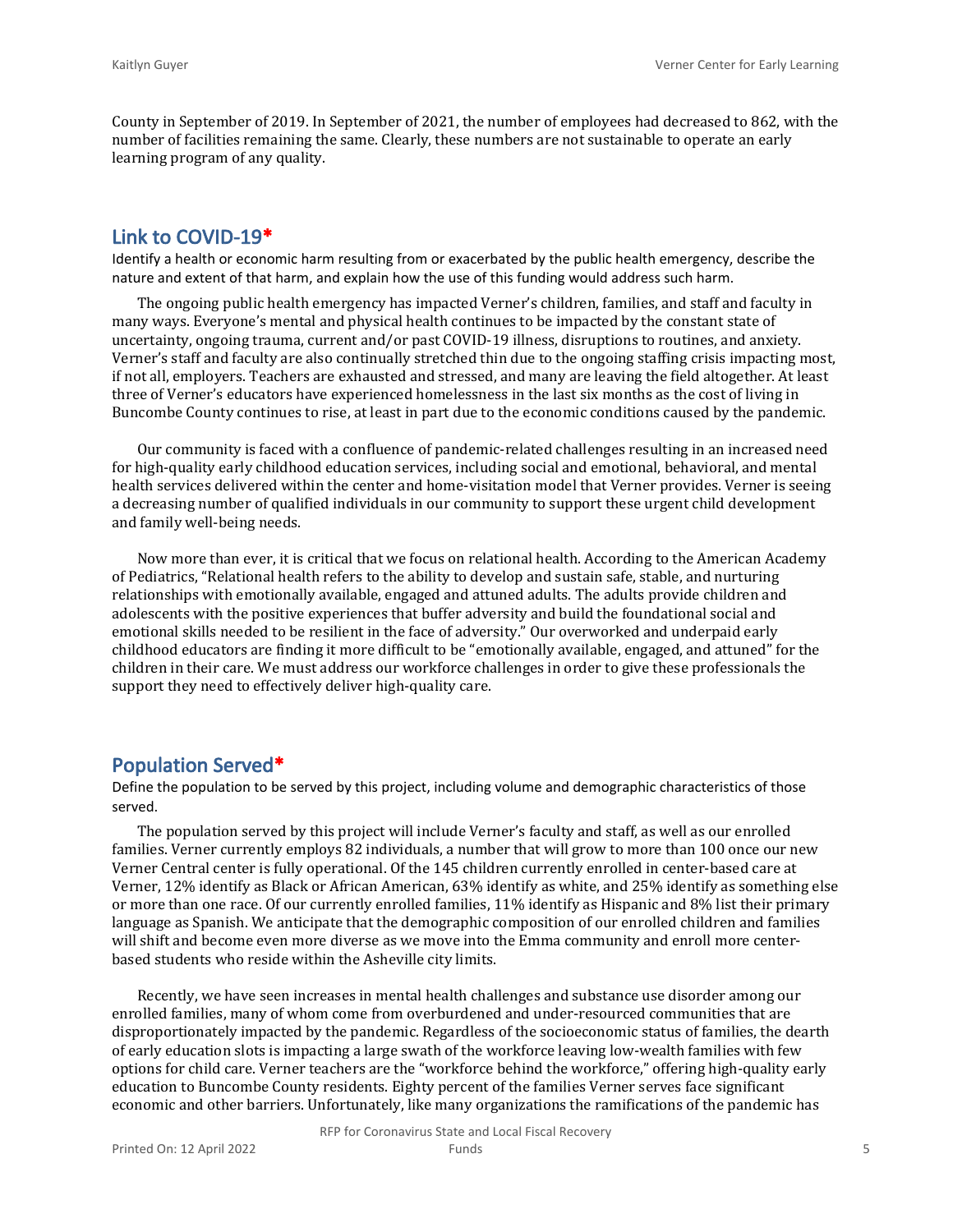yielded a dwindling pool of qualified applicants for Verner's teacher positions. This has been coupled with the rapidly increasing cost of living in Buncombe County over the last three years. According to Just Economics, the living wage in Buncombe County in 2022 is \$17.70 per hour. In 2019, it was \$13.65. Due to financial constraints, Verner is not able to meet the 2022 benchmark for all staff, but we are actively working towards it.

#### **Results\***

Describe the proposed impact of the project. List at least 3 performance measures that will be tracked and reported. If possible, include baselines and goals for each performance measure.

Performance Measures:

1. Staff turnover: We will strive for a staff turnover rate at or below 40% in fiscal year 2022-23. The turnover rate in FY2020-21 was 60%, and in FY 2021-22 to date it is 31.65%.

2. Staff tenure: Average length of tenure at Verner will increase from 72% employed (1) year or longer in FY 2020-21 and 76% in FY 2021-22 to 80% in FY 2022-23.

3. Number of employees: The number of employees will increase from 82 in April 2022 to 100 by August 2023.

4. Number of Verner caregivers in the workforce: The number of caregivers who are able to obtain employment or re-enter the workforce will increase. As a result of Verner's current Fiscal Recovery Fund grant award, we know that at least 29 families enrolled in Verner's EHS program have been able to access employment or work more hours because of having access to child care. We would measure the impact of this project in the same way, through our regular family needs assessment process and the ongoing communication between our family partnerships staff and our enrolled families.

5. Faculty and staff mental health and wellbeing: For tracking wellbeing and mental health, we are luckily well positioned to center the staff as the best guides for measuring their health. We will seek their input on a measure, and use pre and post sequenced measurements to gauge the validity of the changes created by the grant.

#### **Evaluation\***

Describe the data collection, analysis, and quality assurance measures you will use to assure ongoing, effective tracking of contract requirements and outcomes.

Verner has a robust data collection system already in place to track program activities and outcomes across all areas of our programming. We will utilize the existing structure for collecting and analyzing data related to the contract requirements for this program and to measure outcomes for this project as described above.

Our existing structure includes several data collection platforms: Abila MIP for accounting information, ChildPlus for child and family attendance, enrollment, and demographic data, Parent Gauge for family needs assessment and program evaluation data, ADP for employee data, and the Ages and Stages Questionnaire and Kaymbu for child assessment and learning outcomes data. Data and information are inputted into each of these platforms by the appropriate staff and analyzed on a regular basis as part of Verner's ongoing monitoring and continuous quality improvement systems.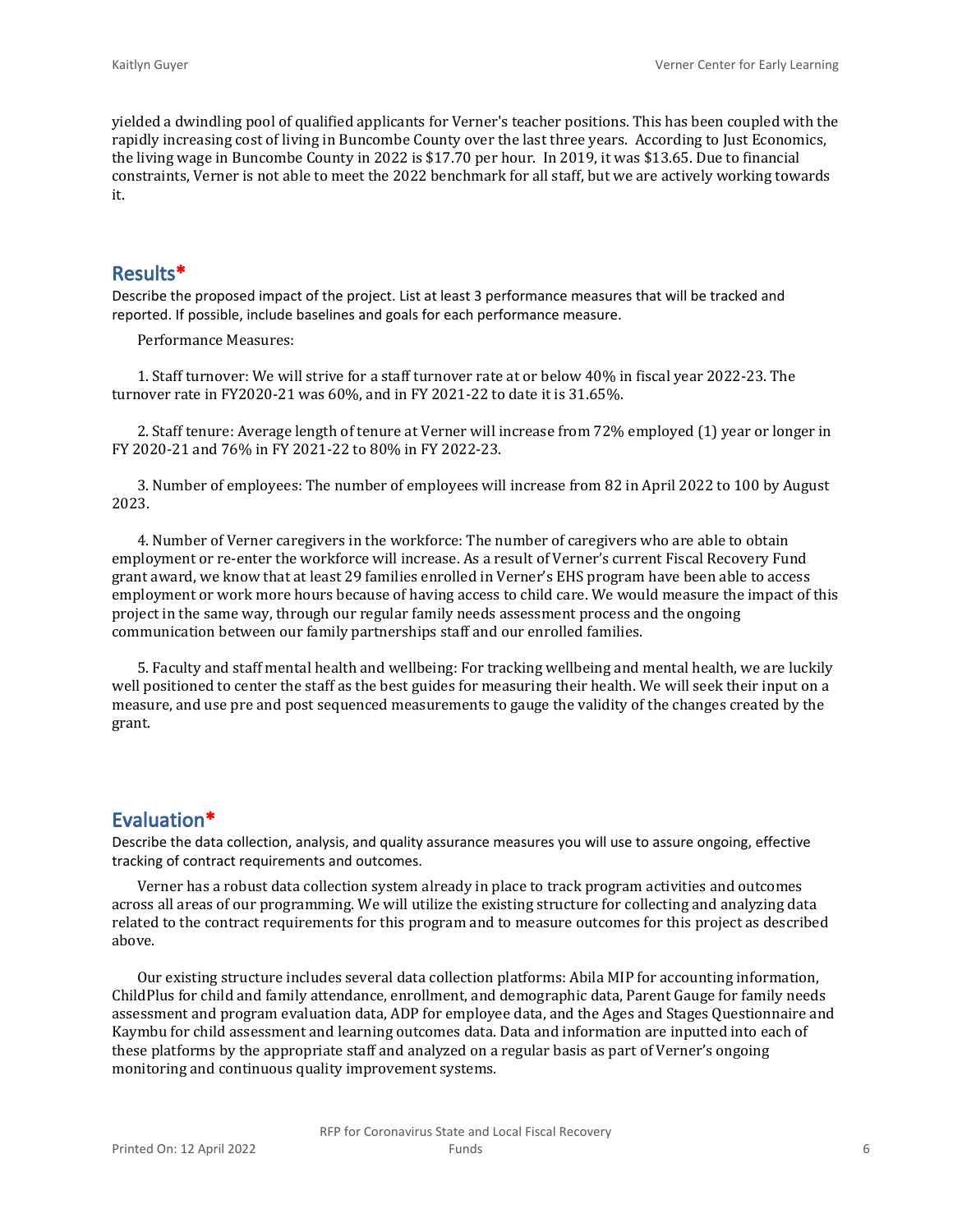#### **Equity Impact\***

How will this effort help build toward a just, equitable, and sustainable COVID-19 recovery? How are the root causes and/or disproportionate impacts of inequities addressed?

One result of the pandemic is that it has shed light on the complexity of workforce system issues, and workers' choices and needs, and also illuminated the compounded effects of inequitable systemic privilege and power. Early education programs, like Verner, serving income-eligible families in publicly funded programs are disproportionately centered at the crux of these systems. While we have made a case for the broken financing of early education, the overstressed 'essential' workers, and the return on investment of the work for children's development, equity goals can only be realized through the maintenance of, and continuity in, classroom and home-visiting community settings. The recovery of the workforce for many industries does not rely solely on extending the early education day so that caregivers may work, but on recovering and building the relational systems that lead to opportunities and resilience when faced with barriers. The funding we request will help us to build toward that goal.

As described above, early childhood educators are paid far less than their peers in K-12 education. With this project, we will get one step closer to compensating early educators appropriately for the work they do. Additionally, the impact of the pandemic on families with young children – especially BIPOC (Black, Indigenous, and People of Color) families – has not been equally distributed. With this project, we will provide critical, high-quality child care services through a strong, existing program to more than 200 families who have been disproportionately impacted by the negative effects of the pandemic. Doing so will contribute to an equitable economic recovery by allowing BIPOC families and those experiencing poverty to access employment, job training opportunities, and physical and mental health care they may not otherwise be able to pursue.

#### **Project Partners\***

Identify any subcontractors you intend to use for the proposed scope of work. For each subcontractor listed, indicate:

1.) What products and/or services are to be supplied by that subcontractor and;

2.) What percentage of the overall scope of work that subcontractor will perform.

Also, list non-funded key partners critical to project.

No subcontractors are needed for this project. Non-funded key partners include:

\* Buncombe Partnership for Children: We work closely with the Partnership in many areas, including enrollment, professional development, workforce development, and advocacy.

\* Buncombe County Schools: Partner on the construction and operation of the new Verner Central location on the campus of Emma Elementary School, including the Career & Technical Education (CTE) workforce development program.

\* Children's Developmental Services Agency: Local agency which houses the infant-toddler program, the IDEA Part B program for young children with disabilities, and partners with Verner to provide child development services to our children and families.

\* Community Action Opportunities: The Head Start provider in Buncombe County, with whom we partner to facilitate successful transitions for EHS families.

\* MC Ellis: Contracted mental health clinician providing therapy services to Verner faculty and staff.

\* Language Preservation Project: Partnering with Verner to provide professional development as well as 12-week language justice collectives for both staff and families. The content will be co-designed with the Verner community, and faculty members and families will have the opportunity to learn together and develop relationships in the process.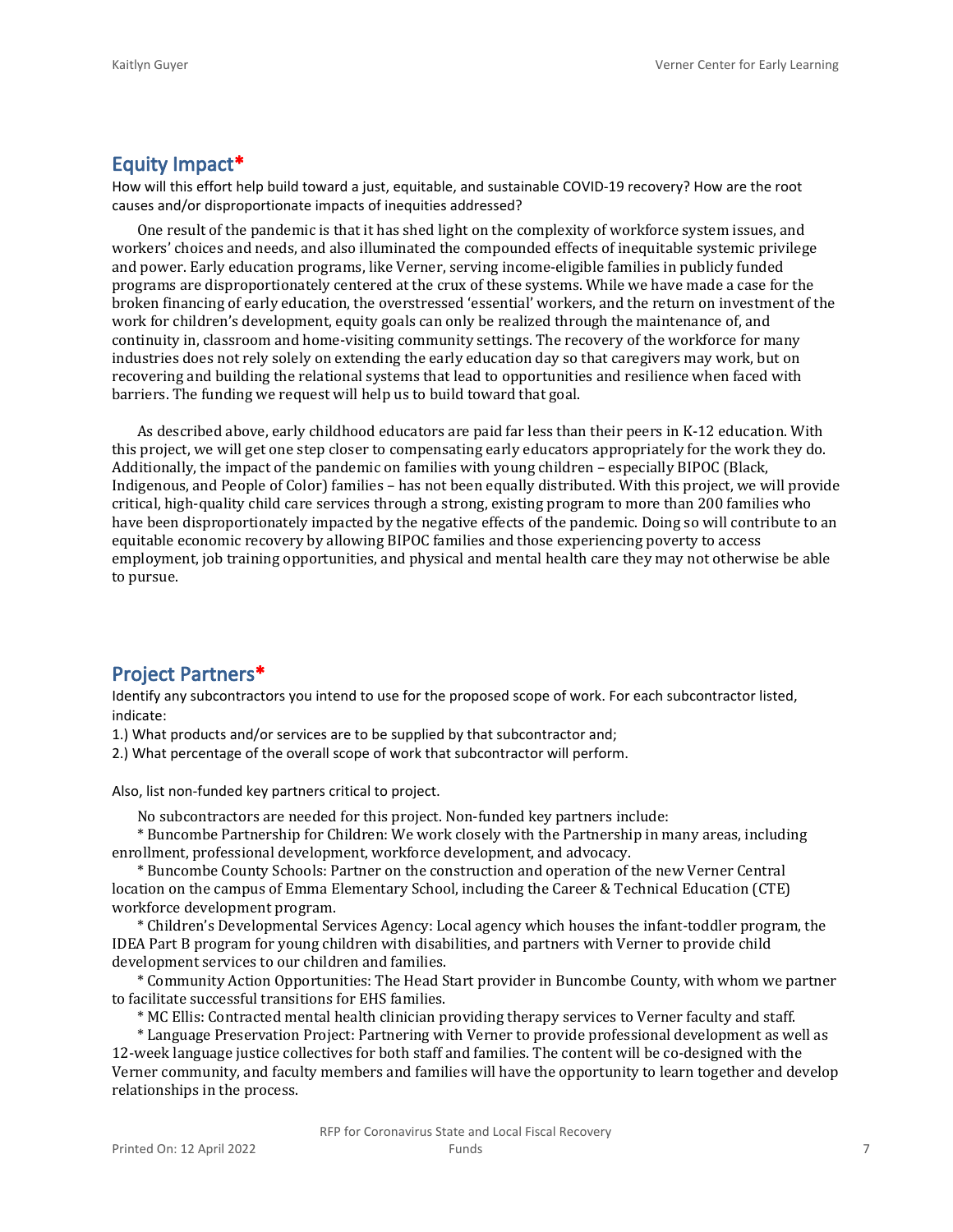### **Capacity\***

Describe the background, experience, and capabilities of your organization or department as it relates to capacity for delivering the proposed project and managing federal funds.

As the recipient of an annual \$2.7 million federal Early Head Start (EHS) grant, Verner has extensive, successful experience in managing federal funds. This includes an in-depth annual single audit and the internal processes and knowledge necessary to track all federal funds and in-kind contributions. As the recipient of a current Buncombe County Fiscal Recovery Fund (FRF) award, we also have mechanisms in place to track and provide monthly reporting on FRF expenses and progress.

#### **Budget\***

Provide a detailed project budget including all proposed project revenues and expenditures, including explanations and methodology. For all revenue sources, list the funder and denote whether funds are confirmed or pending. For project expenses, denote all capital vs. operating costs, and reflect which specific expenses are proposed to be funded with one-time Buncombe County Recovery Funds.

Download a copy of the budget form [HERE](https://buncombecounty.org/common/community-investment/grants/early-childhood-education/Recovery-Funds-budget-template.xlsx). Complete the form, and upload it using the button below.

2022-23 BC FRF Budget.xlsx

#### **Special Considerations\***

Provide any other information that might assist the County in its selection.

Social Emotional Development Coordinator Job Description DRAFT 3 29 22 (1).pdf

In order to remain competitive in a tight labor market, we must be able to offer increased wages. In just the past few months, we have had to close classrooms for short periods of time because one teacher was excluded due to COVID-19 and we did not have the staff available to cover for that teacher's absence. (All available back-up staff were already meeting ratio requirements in other classrooms.) We have also had staff members resign to pursue job opportunities in other fields because the stress of working in an early childhood classroom during a pandemic with insufficient support was too much to bear. As described above and in a recent Asheville Citizen Times article (Around Asheville, Hendersonville, job openings still far outnumber job seekers, 4/6/2022), the early childhood workforce challenges and resulting shortage of child care slots impacts families and economies across all demographics and industries. It is a critical issue to address for workforce development and economic recovery.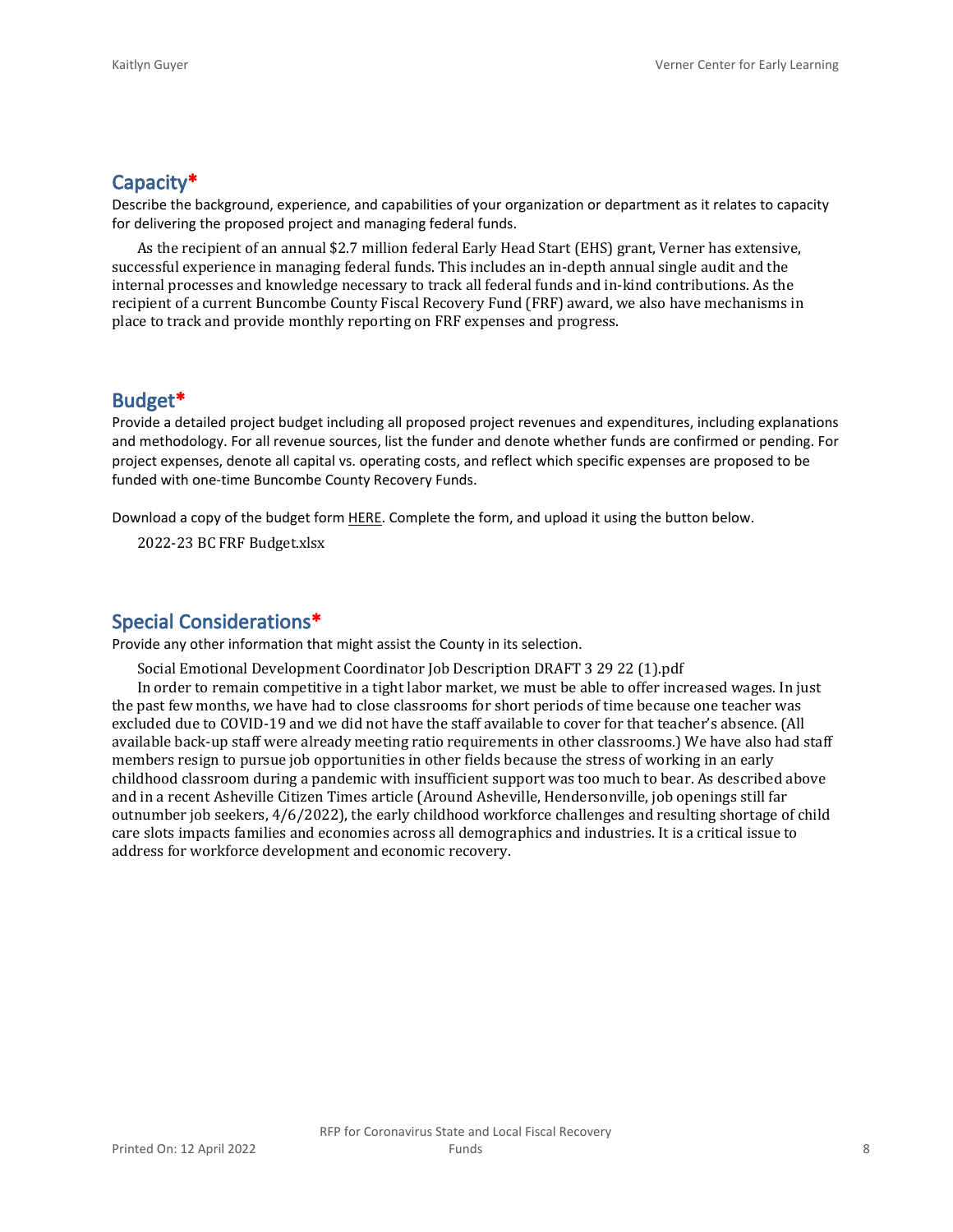## File Attachment Summary

## *Applicant File Uploads*

- IRS Verner name change affirmation of 501c3 status.pdf
- 2022-23 BC FRF Budget.xlsx
- Social Emotional Development Coordinator Job Description DRAFT 3 29 22 (1).pdf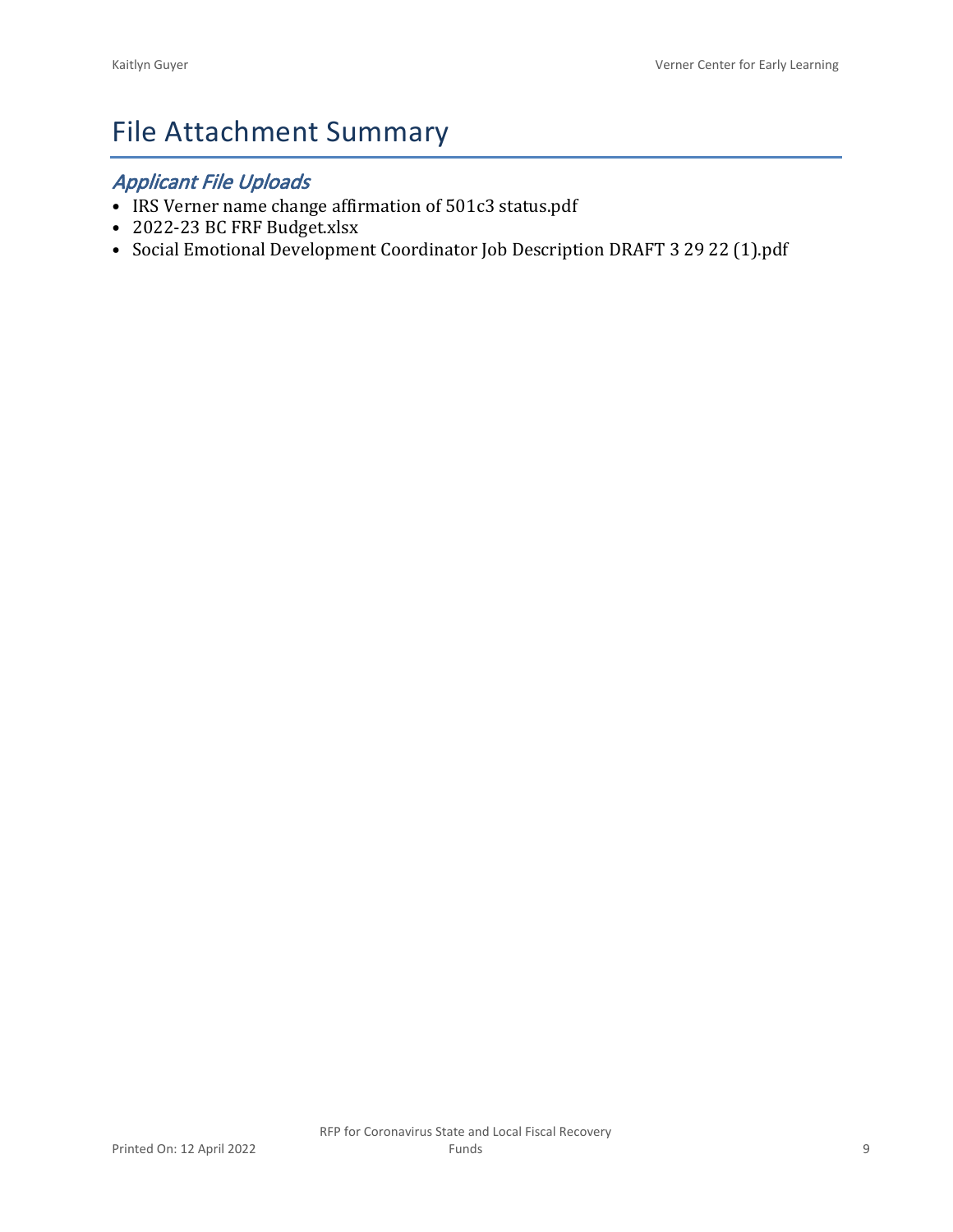**IRS** Department of the Treasury P.O. Box 2508 Cincinnati OH 45201

In reply refer to: 0248156166 Apr. 22, 2014 LTR 4168C  $\Omega$ 000000 00 56-2040462 00024128 BODC: TE

**VERNER** 2586 RICEVILLE RD ASHEVILLE NC 28805

APR 22 2014

012784

Employer Identification Number: 56-2040462 Person to Contact: Mr. Galluppi Toll Free Telephone Number: 1-877-829-5500

Dear Taxpayer:

This is in response to your Apr. 14, 2014, request for information regarding your tax-exempt status.

Our records indicate that you were recognized as exempt under section 501(c)(3) of the Internal Revenue Code in a determination letter issued in February 1998.

Our records also indicate that you are not a private foundation within the meaning of section 509(a) of the Code because you are described in section(s) 509(a)(1) and 170(b)(1)(A)(vi).

Donors may deduct contributions to you as provided in section 170 of the Code. Bequests, legacies, devises, transfers, or gifts to you or for your use are deductible for Federal estate and gift tax purposes if they meet the applicable provisions of sections 2055, 2106, and 2522 of the Code.

Please refer to our website www.irs.gov/eo for information regarding filing requirements. Specifically, section 6033(j) of the Code provides that failure to file an annual information return for three consecutive years results in revocation of tax-exempt status as of the filing due date of the third return for organizations required to file. We will publish a list of organizations whose tax-exempt status was revoked under section 6033(j) of the Code on our website beginning in early 2011.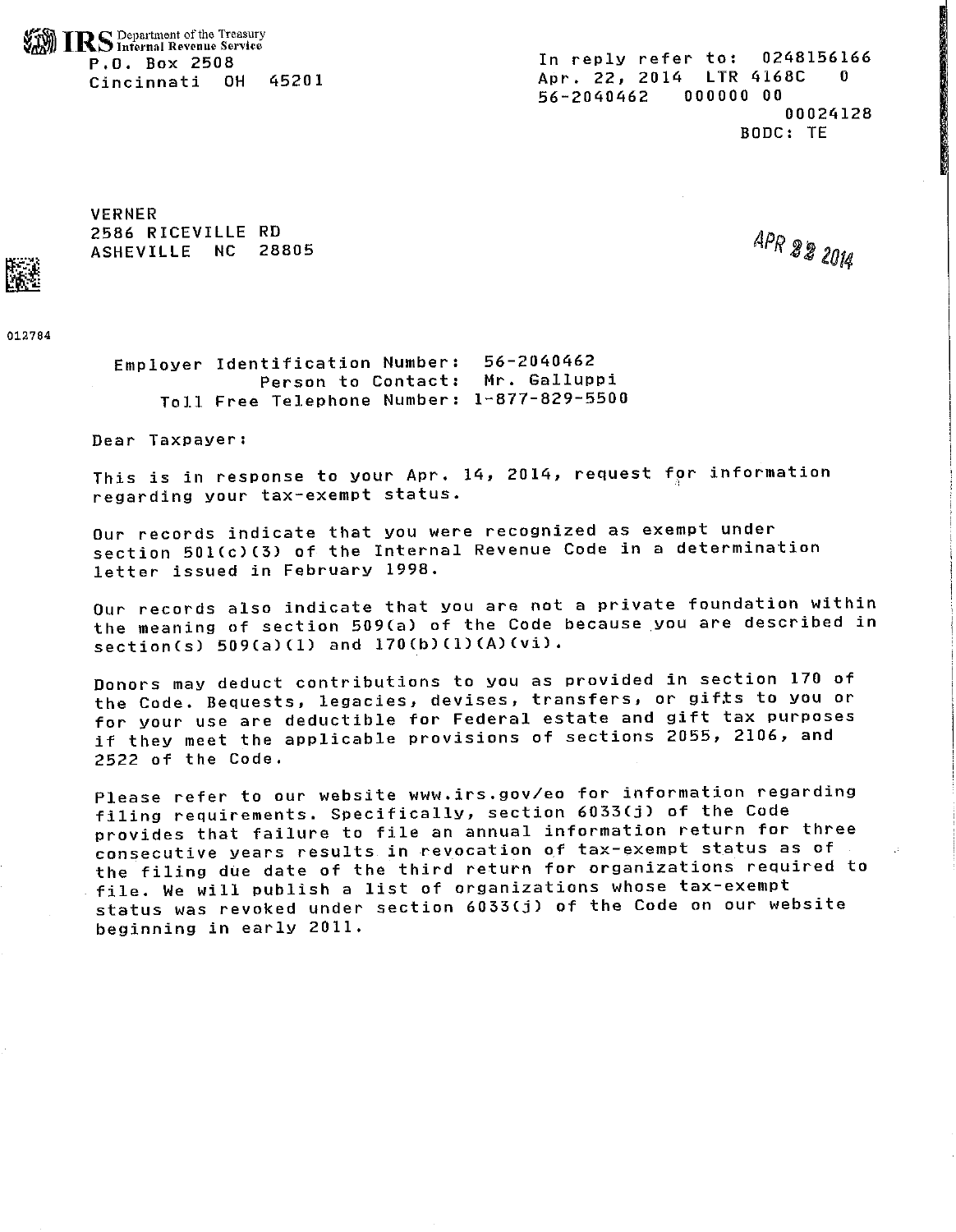62Ib2000 00 000000 2950502-95 Apr. 22, 2014 LTR 4168C  $\mathbf{0}$ 9919518520

ASHEVILLE NC 28065 SP86 BICEAITTE BD **AEBMER** 

 $\sim 10^6$ 

. astiel zidt to gnibsen ent ni nwonz. If you have any district blesse call is an ide felebbody and had

المواردة والمتواصل والمستحقق والأستعداد والمتعادل والمستعيش والمواري والمتعادل والمتعادل والمتعادل والمتعارض

Eincerely Vonts

Suran M. d'Naill

Accounts Management Operations . 19M fneahil, Department Ngr.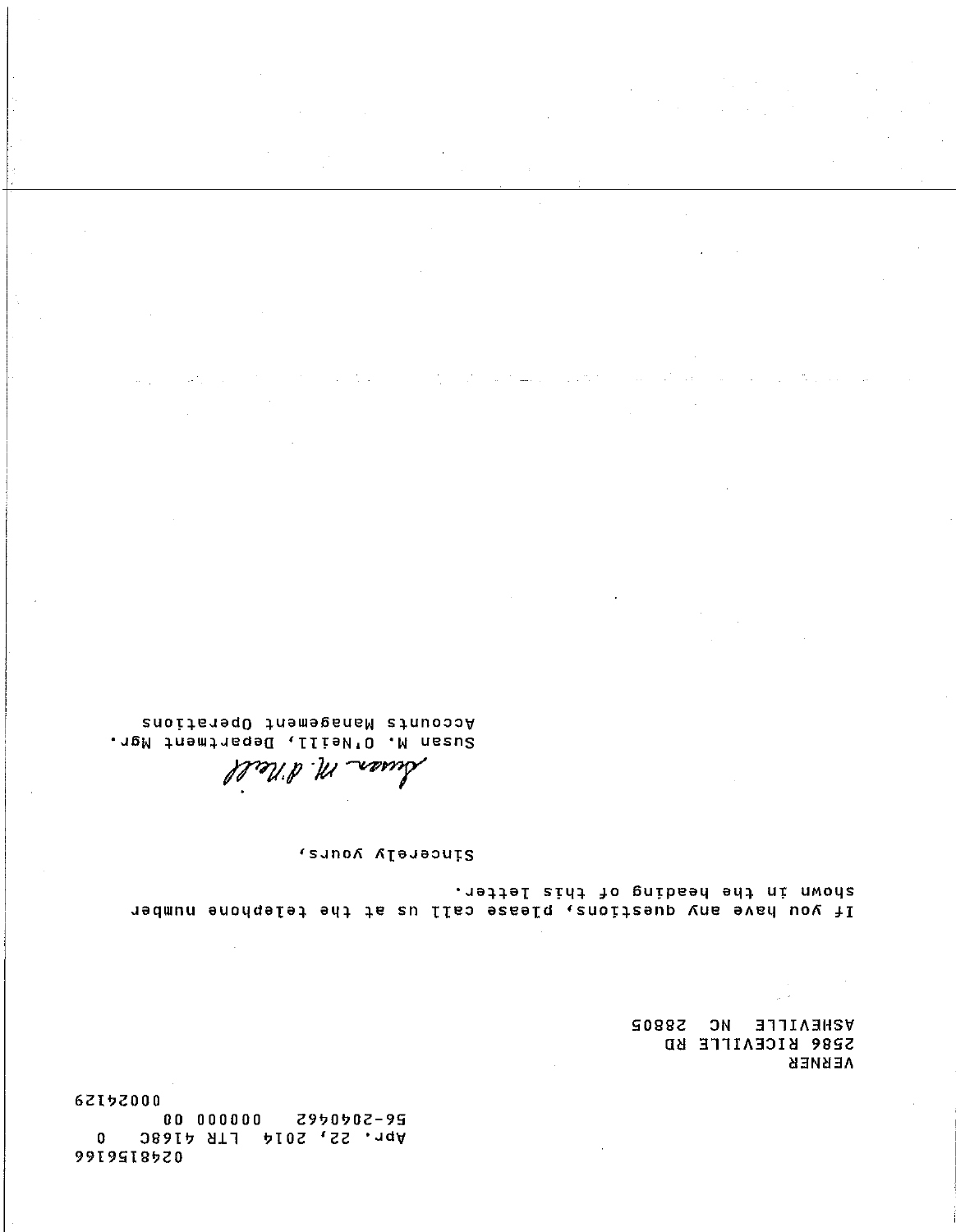

#### OGDEN UT 84201-0046

In reply refer to: 0423275033 Apr. 10, 2014 LTR 252C 0 56-2040462 000000 00 00007249 BODC: TE

**VERNER** 2586 RICEVILLE RD ASHEVILLE NC 28805-9793

044845

Taxpaver Identification Number: 56-2040462

 $\frac{1}{2}$ 

Dear Taxpayer:

Thank you for your Form 990.

We have changed the name on your account as requested. The number shown above is valid for use on all tax documents.

If you need forms, schedules, or publications, you may get them by visiting the IRS website at www.irs.gov or by calling toll-free at 1-800-TAX-FORM (1-800-829-3676).

If you have any questions, please call us toll free at 1-877-829-5500.

If you prefer, you may write to us at the address shown at the top of the first page of this letter.

Whenever you write, please include this letter and, in the spaces below, give us your telephone number with the hours we can reach you. Also, you may want to keep a copy of this letter for your records.

Telephone Number (

Hours\_\_

Sincerely yours, and the state of the state of the state of the state of the state of the state of the state o

 $-\lambda\omega\lambda\not\beta\lambda$ moon

Sheila Bronson Dept. Manager, Code & Edit/Entity 3

Enclosure(s): Copy of this letter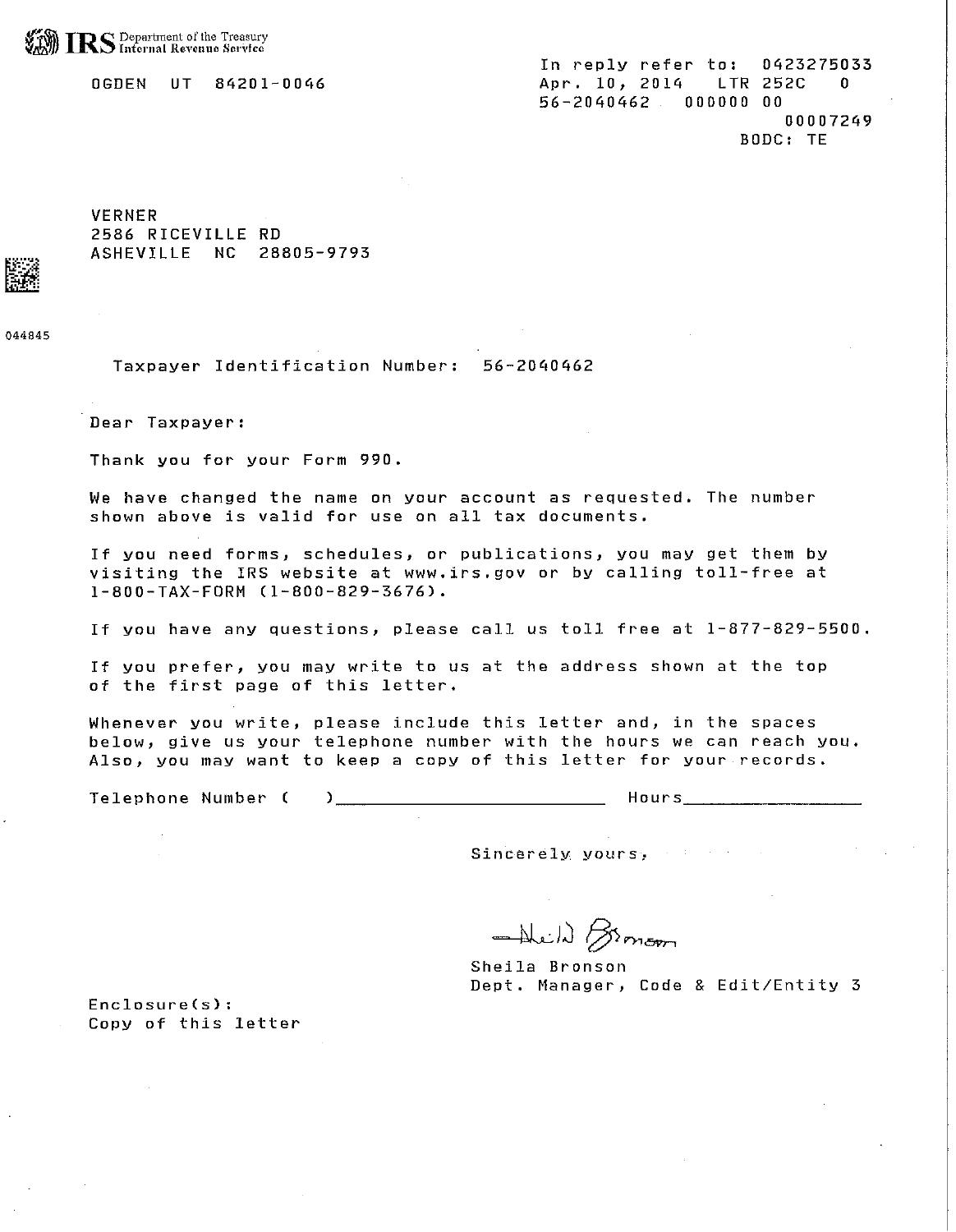$\mathcal{L}^{\text{max}}_{\text{max}}$ 

 $\label{eq:2.1} \begin{split} \mathcal{L}_{\text{max}}(\mathbf{r}) & = \frac{1}{2} \sum_{i=1}^{N} \mathcal{L}_{\text{max}}(\mathbf{r}) \mathcal{L}_{\text{max}}(\mathbf{r}) \\ & = \frac{1}{2} \sum_{i=1}^{N} \mathcal{L}_{\text{max}}(\mathbf{r}) \mathcal{L}_{\text{max}}(\mathbf{r}) \mathcal{L}_{\text{max}}(\mathbf{r}) \mathcal{L}_{\text{max}}(\mathbf{r}) \mathcal{L}_{\text{max}}(\mathbf{r}) \mathcal{L}_{\text{max}}(\mathbf{r}) \mathcal{L}_{\text{max}}(\mathbf$ 

 $\mathcal{L}(\mathcal{L}(\mathcal{L}))$  and  $\mathcal{L}(\mathcal{L}(\mathcal{L}))$  . The contribution of the contribution of  $\mathcal{L}(\mathcal{L})$ 

 $\label{eq:2.1} \frac{1}{\sqrt{2}}\int_{\mathbb{R}^3}\frac{1}{\sqrt{2}}\left(\frac{1}{\sqrt{2}}\right)^2\frac{1}{\sqrt{2}}\left(\frac{1}{\sqrt{2}}\right)^2\frac{1}{\sqrt{2}}\left(\frac{1}{\sqrt{2}}\right)^2\frac{1}{\sqrt{2}}\left(\frac{1}{\sqrt{2}}\right)^2.$  $\mathcal{L}_{\text{max}}$  and  $\mathcal{L}_{\text{max}}$  .

 $\label{eq:2.1} \mathcal{L}(\mathcal{L}^{\text{max}}_{\mathcal{L}}(\mathcal{L}^{\text{max}}_{\mathcal{L}})) \leq \mathcal{L}(\mathcal{L}^{\text{max}}_{\mathcal{L}}(\mathcal{L}^{\text{max}}_{\mathcal{L}}))$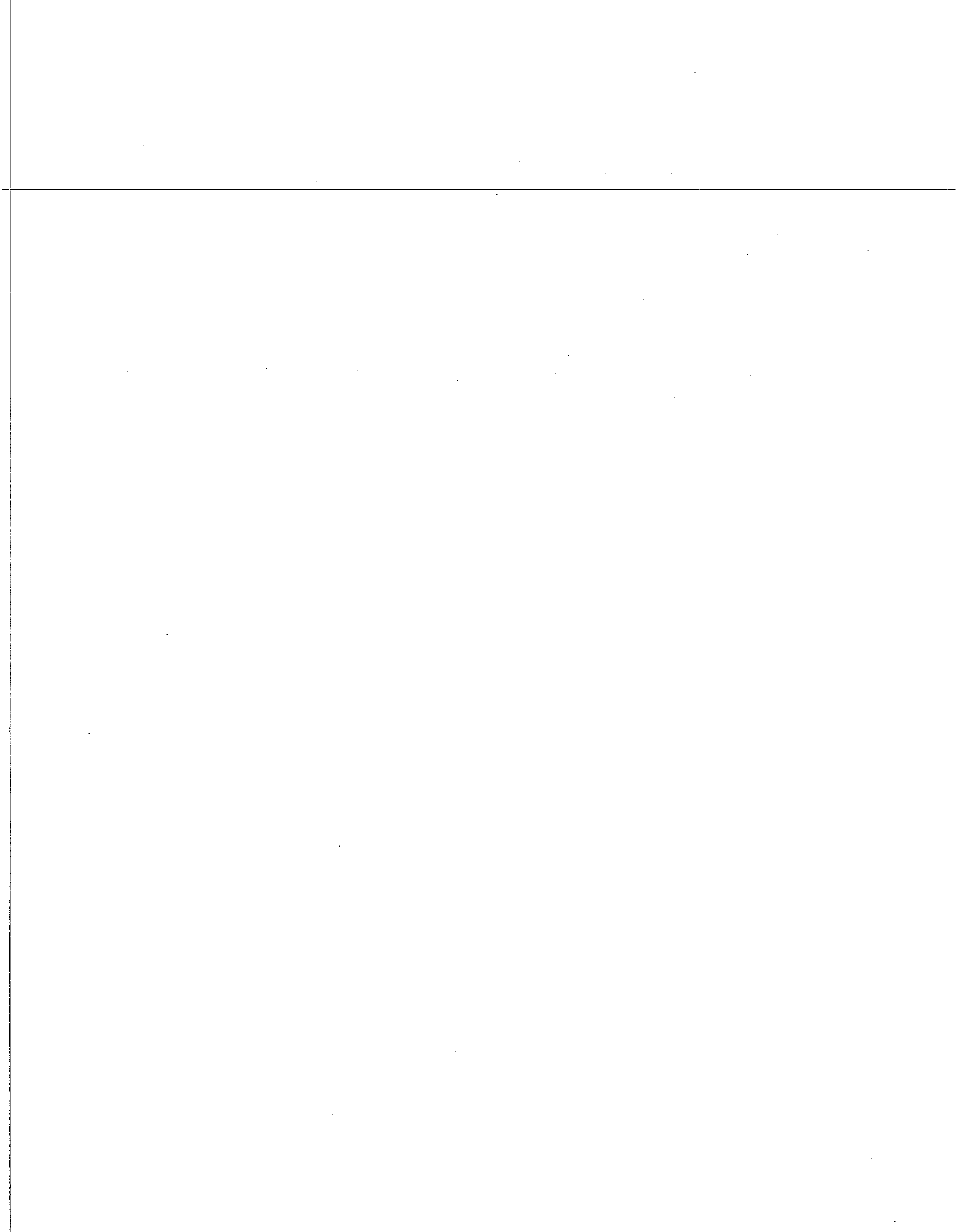#### **Coronavirus State and Local Fiscal Recovery Funds Proposed Project Budget**

| Organization<br>Mame. | <sup>,</sup> Learning<br>- - - - - - -<br>Verner<br>∵on.<br>TOI<br>vener<br><b>CHILCH</b>                                              |
|-----------------------|----------------------------------------------------------------------------------------------------------------------------------------|
| <b>Project Name:</b>  | hind the Workforce<br>. <sup>V</sup> erne، ۷۰<br>. .<br><b>AAL</b><br>amilies and the Workfo<br>Recoven<br>inancial<br>'Supporting the |
| Amount Requested.     | \$465,739.82                                                                                                                           |

| Proposed Project Revenue Funder                                                | Amount                 | <b>Confirmed or Pending?</b> | <b>Notes</b>                                                      |
|--------------------------------------------------------------------------------|------------------------|------------------------------|-------------------------------------------------------------------|
| Proposed Buncombe COVID Recovery Funds                                         | 465,739.82 Pending     |                              |                                                                   |
| Early Head Start Grant Funds                                                   | 692,527.00   Confirmed |                              |                                                                   |
| <b>DCDEE Stabilization Grant Funds</b>                                         |                        | 20,000.00   Confirmed        |                                                                   |
| Verner Operating Revenue form Tuition & Subisdy Payments and NC Pre-K Payments | 1,058,791.39   Pending |                              | These payments are projected based on enrollment availability and |
| List other sources here                                                        |                        |                              |                                                                   |
| List other sources here                                                        |                        |                              |                                                                   |
| List other sources here                                                        |                        |                              |                                                                   |
| List other sources here                                                        |                        |                              |                                                                   |
| List other sources here                                                        |                        |                              |                                                                   |
| List other sources here                                                        |                        |                              |                                                                   |
| List other sources here                                                        |                        |                              |                                                                   |
| List other sources here                                                        |                        |                              |                                                                   |
| List other sources here                                                        |                        |                              |                                                                   |
| List other sources here                                                        |                        |                              |                                                                   |
| List other sources here                                                        |                        |                              |                                                                   |
| Total $\frac{1}{3}$                                                            | 2,237,058.21           |                              |                                                                   |

| <b>Proposed Project Expenses</b>                    |     | Proposed         | <b>Other Funds</b>  |      | Total        | <b>Capital or Operating</b> | <b>Notes</b>                                                             |
|-----------------------------------------------------|-----|------------------|---------------------|------|--------------|-----------------------------|--------------------------------------------------------------------------|
| Social Emotional Learning Coordinator salary        | \$  | $45,000.00$   \$ |                     | - \$ | 45,000.00    | Operating                   | Draft position description attached in the Special Considerations        |
| Support for salary increases for Assistant Teachers |     | $42,016.00$   \$ | 547,040.00 \$       |      | 589,056.00   | Operating                   | Recovery funds to cover the increase in base pay of \$1.01, from         |
| Salaries of additional Assistant Teachers           | \$. | $225,000.00$ \\$ | $394,000.00$ \\$    |      | 619,000.00   | Operating                   | Up to 21 additional Assistant Teachers are required to provide high-     |
| Fringe benefits                                     |     | 74,883.84   \$   | 225,849.60 \$       |      | 300,733.44   | Operating                   | Approximately 24% of salaries                                            |
| Retention bonuses for existing staff                | \$  | $36,500.00$   \$ | $20,000.00$ \\$     |      | 56,500.00    | Operating                   | \$1,000 for staff hired prior to March 2020, \$500 for those hired after |
| Administrative costs                                | \$  | $42,339.98$   \$ | 118,688.96   \$     |      | 161,028.94   | Operating                   | 10% of total project costs                                               |
| List expenses here                                  |     |                  |                     |      |              |                             |                                                                          |
| List expenses here                                  |     |                  |                     |      |              |                             |                                                                          |
| List expenses here                                  |     |                  |                     |      |              |                             |                                                                          |
| List expenses here                                  |     |                  |                     |      |              |                             |                                                                          |
| List expenses here                                  |     |                  |                     |      |              |                             |                                                                          |
| List expenses here                                  |     |                  |                     |      |              |                             |                                                                          |
| List expenses here                                  |     |                  |                     |      |              |                             |                                                                          |
| List expenses here                                  |     |                  |                     |      |              |                             |                                                                          |
| List expenses here                                  |     |                  |                     |      |              |                             |                                                                          |
| List expenses here                                  |     |                  |                     |      |              |                             |                                                                          |
| List expenses here                                  |     |                  |                     |      |              |                             |                                                                          |
| List expenses here                                  |     |                  |                     |      |              |                             |                                                                          |
| List expenses here                                  |     |                  |                     |      |              |                             |                                                                          |
| List expenses here                                  |     |                  |                     |      |              |                             |                                                                          |
| List expenses here                                  |     |                  |                     |      |              |                             |                                                                          |
| List expenses here                                  |     |                  |                     |      |              |                             |                                                                          |
| List expenses here                                  |     |                  |                     |      |              |                             |                                                                          |
| List expenses here                                  |     |                  |                     |      |              |                             |                                                                          |
| List expenses here                                  |     |                  |                     |      |              |                             |                                                                          |
|                                                     |     |                  | Total $\frac{1}{3}$ |      | 1,771,318.38 |                             |                                                                          |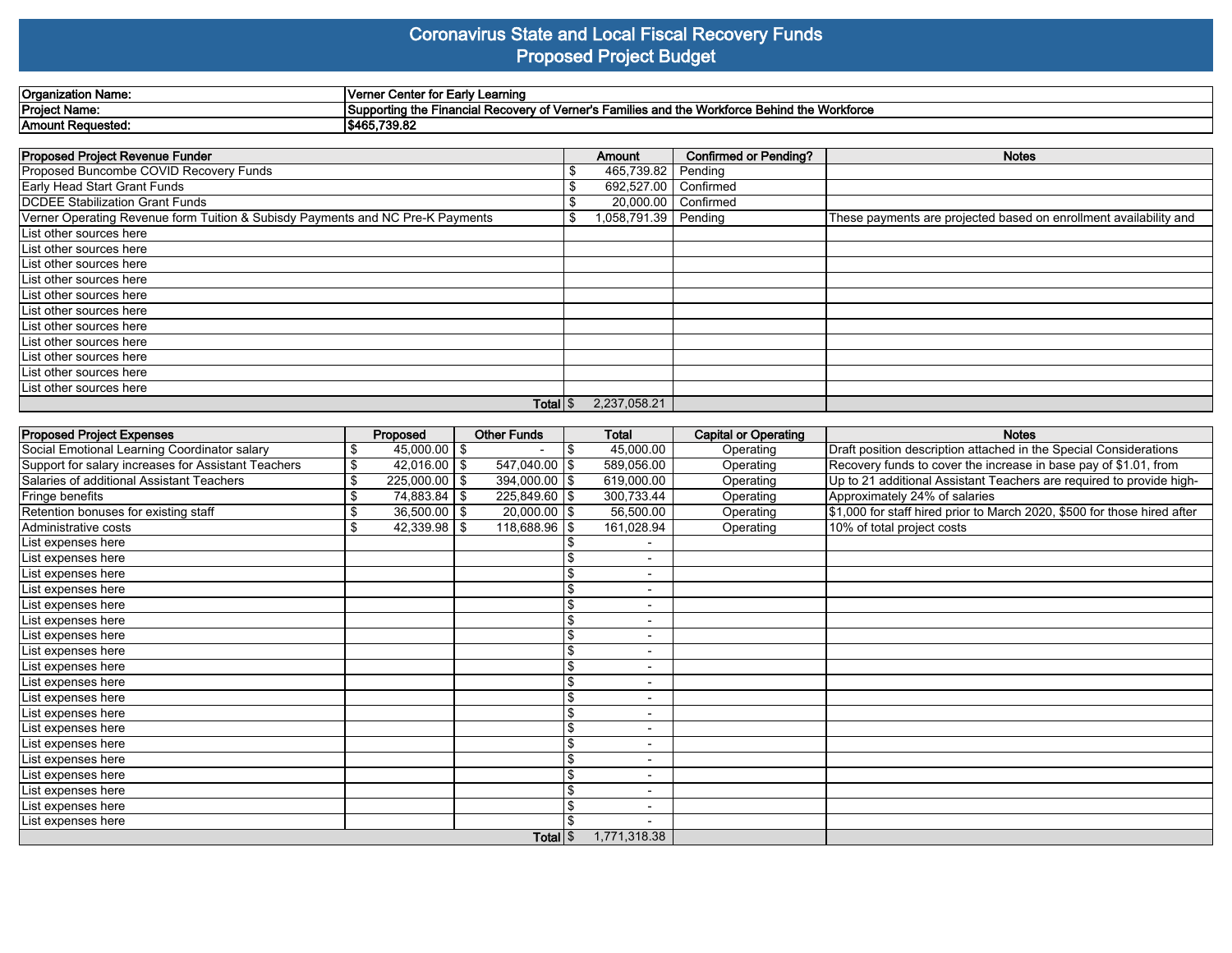#### Verner Center for Early Learning POSITION DESCRIPTION

| POSITION TITLE: Social Emotional Learning<br>  Coordinator | Created: 3/2022     |
|------------------------------------------------------------|---------------------|
| Reports to: Director of Child Development                  | <b>FLSA Status:</b> |
| Program Split:                                             | Dept. Admin         |

### **POSITION OVERVIEW:**

The Social Emotional Learning Coordinator is responsible for partnering with members of the Child Development team to identify, support, and coordinate developmental services for children within the program who are experiencing developmental variations. The position works with classroom teachers, center directors, families, and therapists to maximize each child's growth and development in the home (for home-based enrollees) and in an inclusive environment (for center-based enrollees).

#### **QUALIFICATIONS:**

- Bachelor's or Master's Degree in Special Education, Early Childhood Education, Social Work, or Psychology.
- Knowledge of trauma-informed practices in early education, and an awareness of the early intervention laws and services pertaining to ages birth-five in North Carolina.
- Professional experience in the specialty area of early childhood social-emotional development.
- Excellent oral and written communication skills.
- Working knowledge of local community resources.

#### **RESPONSIBILITIES:**

- Supports the individualization of services related to curriculum and developmental variations for children.
- Ensures the individualized needs of children, including those eligible for services but not receiving them, are being met and such children have access to and fully participate in the full range of program activities and services.
- Assists with the developmental screening process (Ages and Stages) for all children at Verner.
- Maintains documentation in the Head Start data system; ChildPlus.
- Develops and maintains relationships with the early childhood community:
	- o Links and Coordinates the referrals for specialized services for children with suspected or diagnosed developmental delays.
	- o Collaborates with the Children's Developmental Service Agency, Asheville City Schools, Buncombe County Schools, and private providers to ensure services are planned, delivered, and appropriate to the needs of the child.
	- o Collaborates with the families and the Local Education Agency to ensure children turning three are transitioned to an IEP, as necessary.
- Provides direct training and ongoing support to teachers in early childhood best practices: